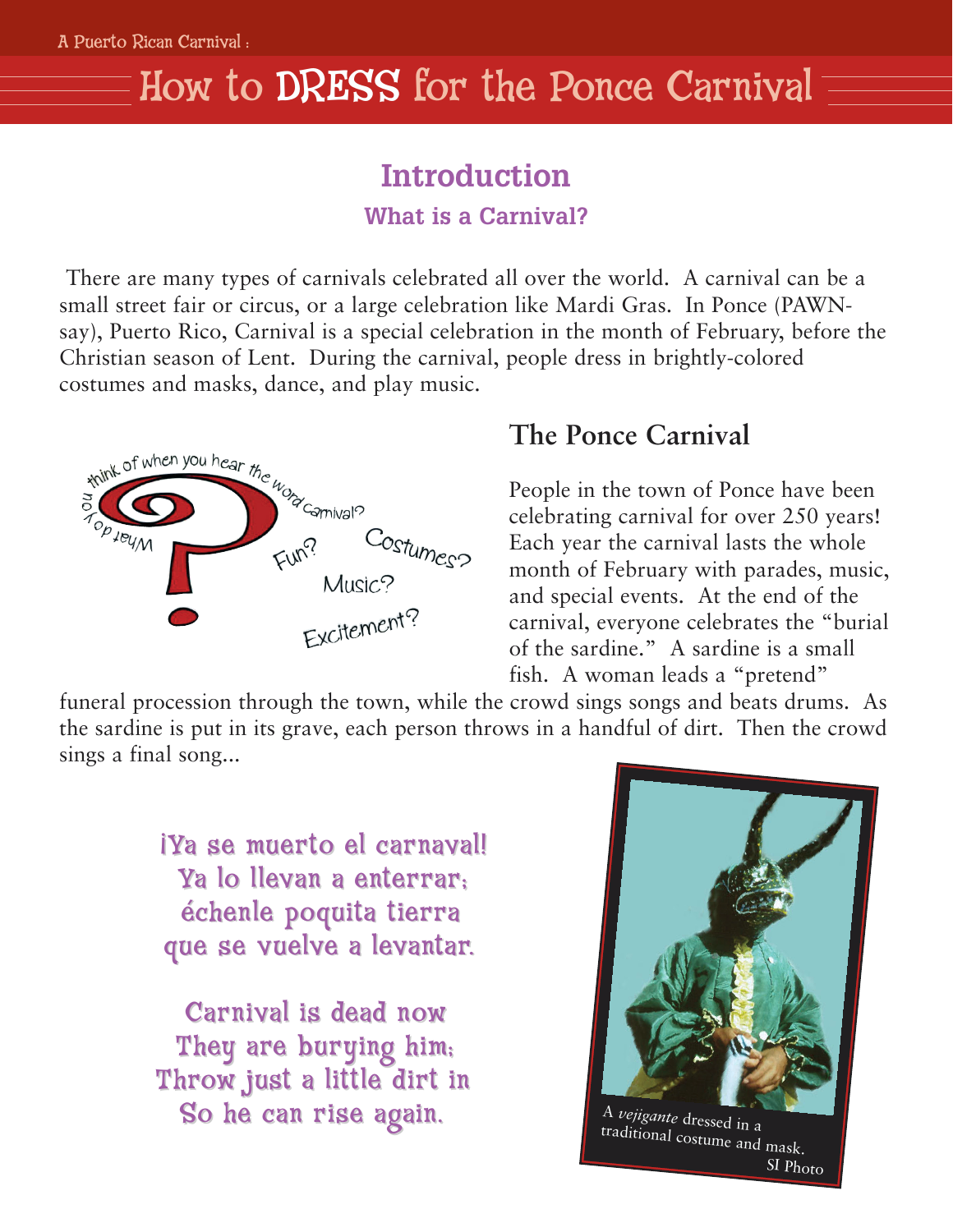## **What is a** *vejigante***?**

A person dressed up for the Ponce Carnival in Puerto Rico is called a *vejigante* (bay-he-GAHN-tay). The job of a *vejigante* is to scare people, much like dressing up as a scary monster for Halloween. The *vejigante* swats children with a *vejiga* (bay-HE-gah), a cow's bladder that has been dried and blown-up like a balloon.

Every *vejigante* needs a carnival mask. The masks used at the Ponce Carnival are made of papier-maché. Each mask is made into a scary or devilish shape, and decorated with bright colors, horns, and playful designs.

Costumes are one-piece coveralls made out of bright cloth. Many of the costumes are made with the colors of the Spanish flag and the town of Ponce. Yellow and red are the colors of the Spanish flag, and black and red are the colors of the town of Ponce.



*vejigantes* dressed in traditional carnival garments.

Continue on to the next page to color your own vejigante!